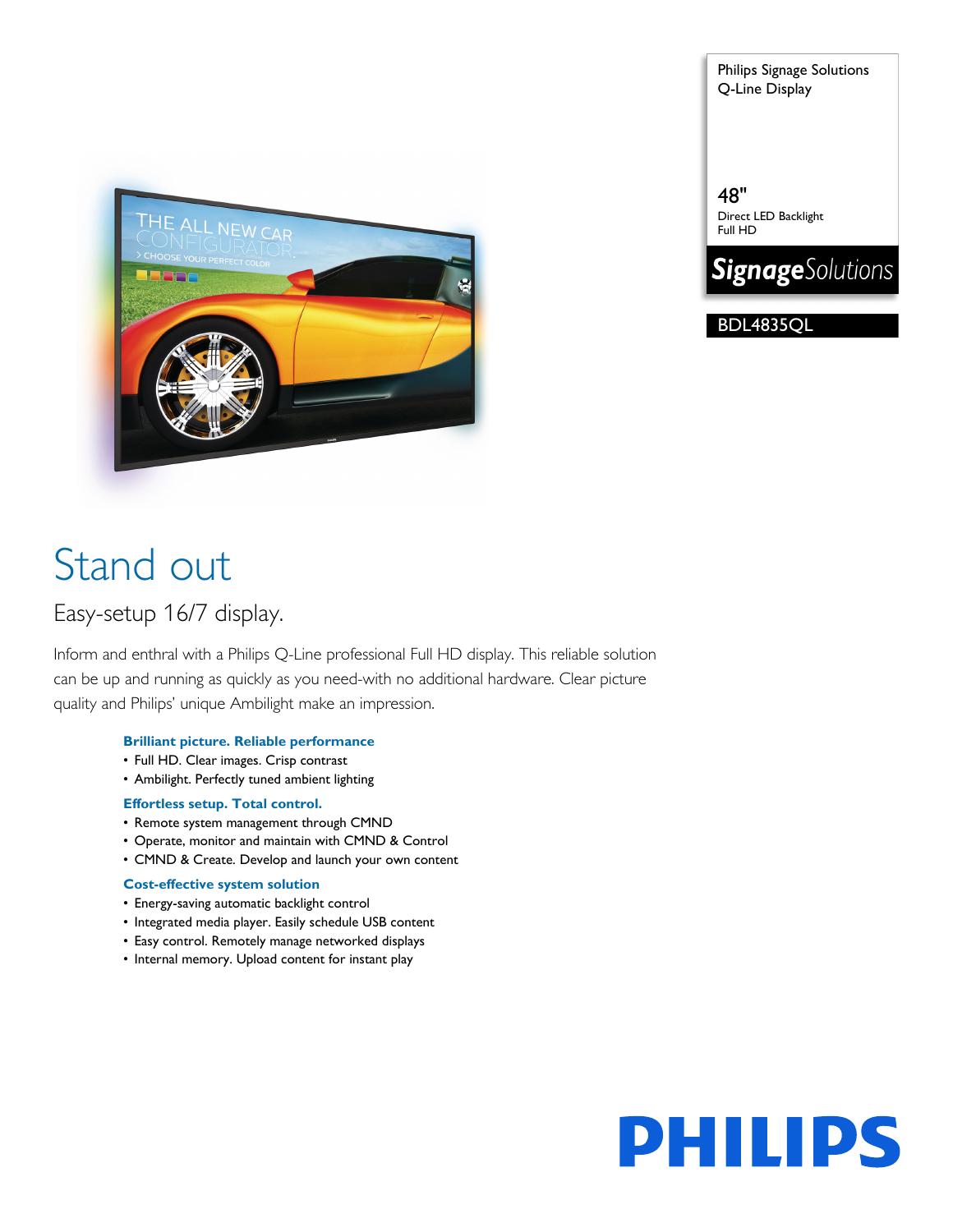## **Highlights**

### **CMND**

Take control of your Philips Professional Display network. CMND lets you manage, update, maintain, and play via one easy-to-use interface. From installation to daily operation.

### **CMND & Control**



Run your display network over a local (LAN) connection. CMND & Control allows you to perform vital functions like controlling inputs and monitoring display status. Whether you're in charge of one screen or 100.

### **CMND & Create**



Take control of your content with CMND & Create. A drag-and-drop interface makes it simple to publish your own content-whether it's a daily specials board or branded corporate information. Preloaded templates and integrated widgets ensure your stills, text, and video will be up and running in no time.

### **Integrated media player**

Easily schedule content to play from USB. Your Philips Professional Display will wake from standby to play the content you want, and then return to standby once playback is done.

### **Internal memory**

Save and play content without the need for a permanent external player. Your Philips professional display has an internal memory, which allows you to upload media into the display for instant playback. The internal memory also functions as a cache for online streaming.

### **SmartCollection**

SmartCollection offers you customizable solutions to meet your specific requirements.

Both integrators and solution providers are offered the latest innovations, while the audience can enjoy impactful solutions. When developing smart innovations we focus on Caring, Innovative and Impactful solutions.









**SmartCMS** SmartPlayer